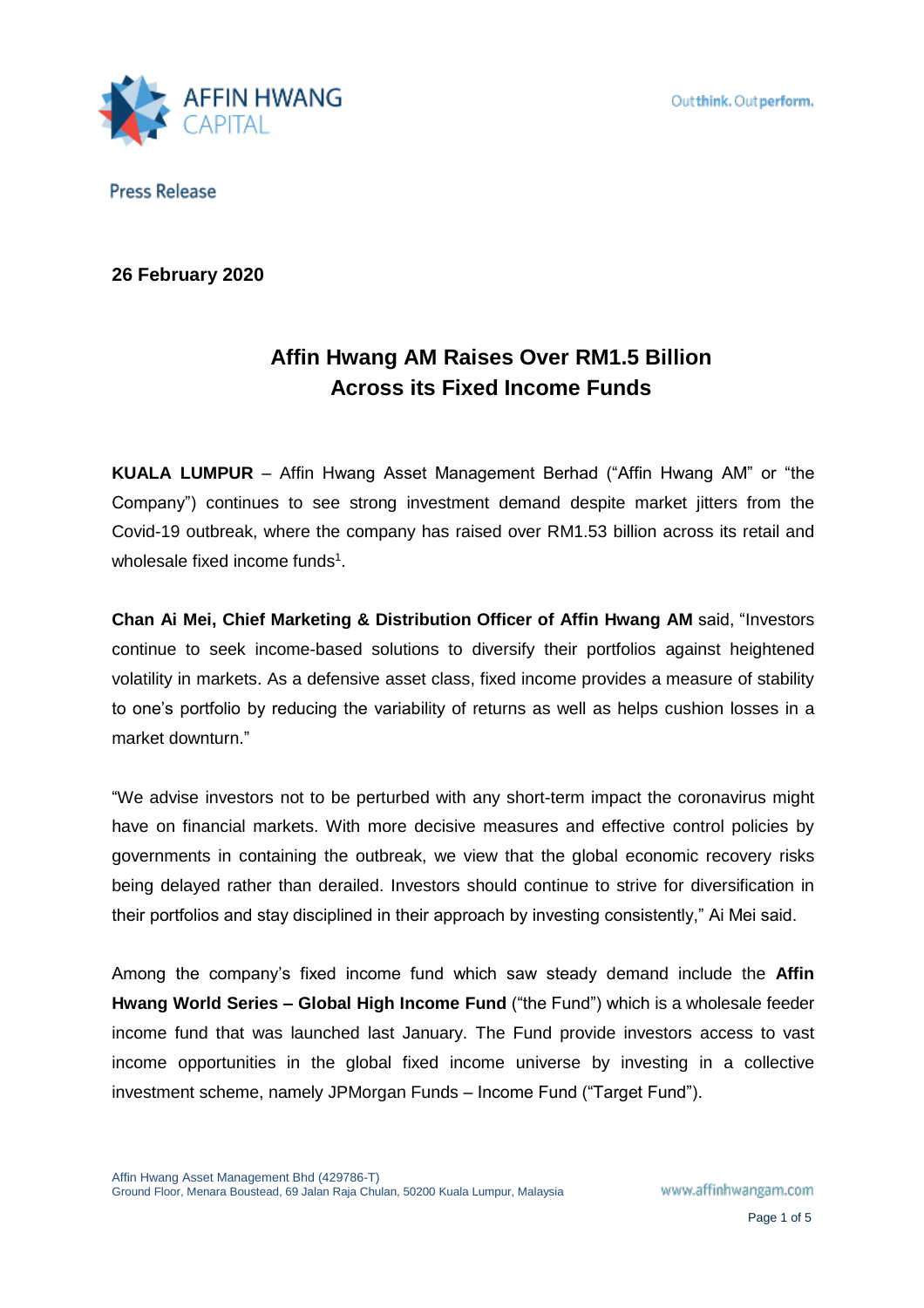

Through an unconstrained approach, the Fund has the flexibility to invest into a range of debt securities including sovereign debt, corporate investment grade and high yield bonds to generate a consistent income stream with a targeted distribution yield between 5% – 6%<sup>2</sup>.

As the first banking distributor of the Fund, Standard Chartered Bank Malaysia advocates that investors adopt a model portfolio approach towards asset allocation. **Sammeer, Managing Director & Head of Wealth Management, Standard Chartered Bank Malaysia** said, "Following last month's rate cut, Bank Negara has signalled that there is still ample room to adjust the monetary policy to support economic growth. The recent launch of the Affin Hwang World Series – Global High Income Fund is timely as it presents a suitable lowrisk alternative to achieve higher income in a low interest rate environment. As one of the core staple multi-income solutions in our model income portfolio, it can help savers mitigate the reduced interest on their savings brought on by rate cuts."

On market impact from the Covid-19 outbreak, **Ramon Maronilla, Managing Director, Global Fixed Income, JP Morgan Asset Management** said, "Despite recent volatility, demand for fixed income in general remains robust, providing a solid technical backdrop. Issuance is higher than last year, but supply is being well received. Flows into high quality bonds remain strong. With central banks continuing to provide policy support and growth likely to be impacted at least in the short-term by the coronavirus outbreak, core duration and high quality credit will continue to play a key role in portfolios."

"It is still premature to say when the new confirmed cases will peak out, and when things will get back to normal. We are still at an early stage of the outbreak. Therefore, being diversified and nimble is the key. Even within Asia, some sectors are likely to see greater resilience on their earnings performance. Some companies with global business exposure is likely to face less volatility. It is also important to focus on the long-term and the fact that economic activities should bounce meaningfully if governments manage to get the virus situation under control.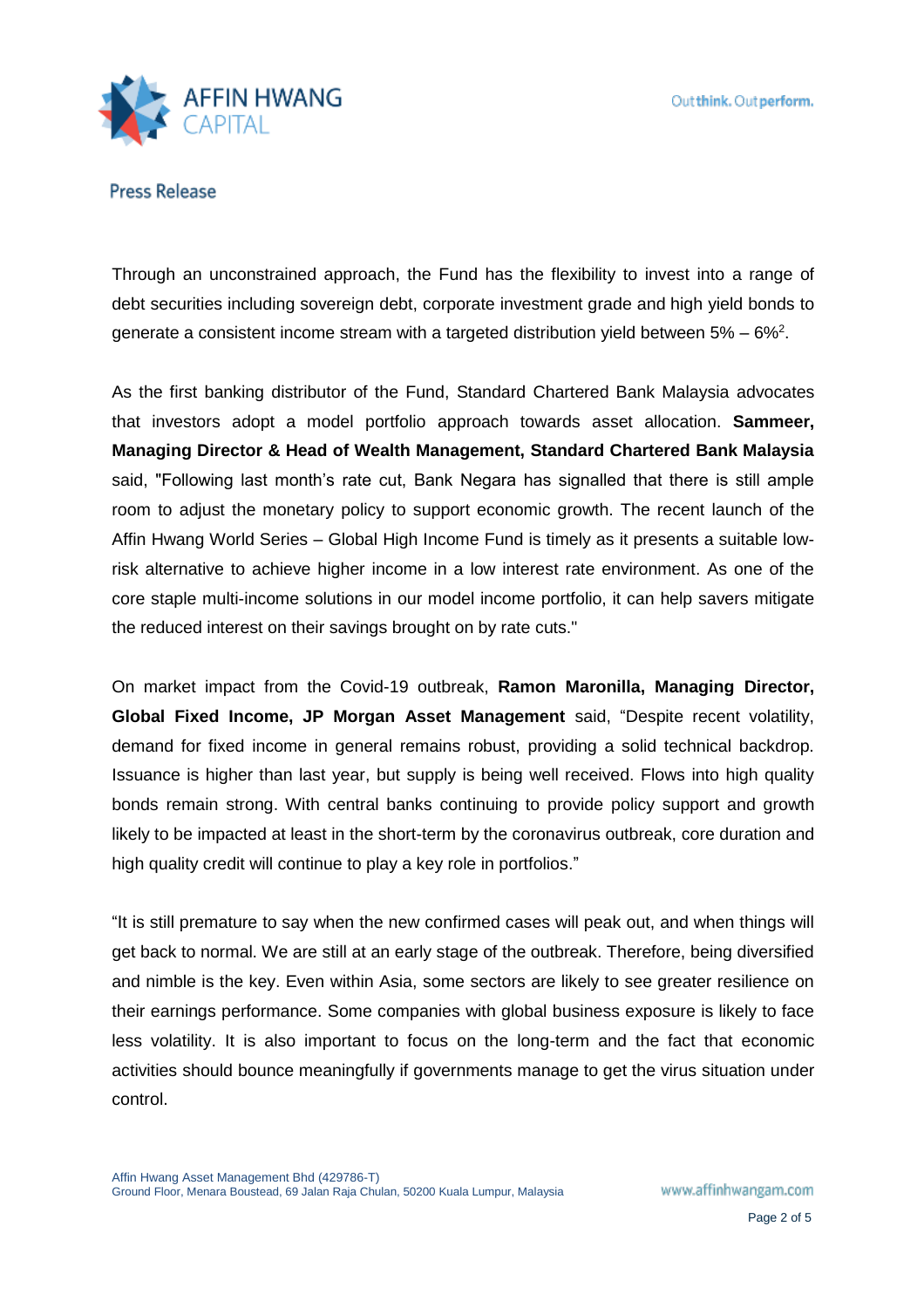

"We expect more monetary easing from China and the rest of Asia to boost the economy in subsequent quarters, especially after the virus is under control. Further uncertainties from the outbreak are expected to reinforce the dovish bias for central banks around the world. This backdrop is likely to support government bonds and high quality IG corporate bonds," Ramon said.

As an open-ended fund, investors can continue to purchase units of the Fund and invest. The Investment Date will begin on the  $25<sup>th</sup>$  February 2020 and the Fund can be accessed through all Standard Chartered and UOB bank branches as well as Affin Hwang Asset Management sales offices nationwide.

The Fund is available to Sophisticated Investors who seek a source of income through exposure to a range of debt securities globally, have a medium to long-term investment horizon and have a low risk tolerance. The Base Currency of the Fund is in USD. The Fund is offered in five (5) currency classes, namely USD Class, MYR-Hedged Class, SGD-Hedged Class, AUD Hedged-Class and GBP Hedged-Class. The minimum investment amount is \$5,000 for all listed currency classes.

Investors are advised to read and understand the contents of the Fund's Product Highlights Sheet and Information Memorandum dated 9 January 2020 before investing. Investors who are keen to learn more about the Fund can visit<http://affinhwangam.com/> and invest through any of Affin Hwang AM sales offices.

- End of Press Release -

**For media enquiries, please contact:**  Lee Sheung Un | sheungun.lee@affinhwangam.com | +6017 296 3781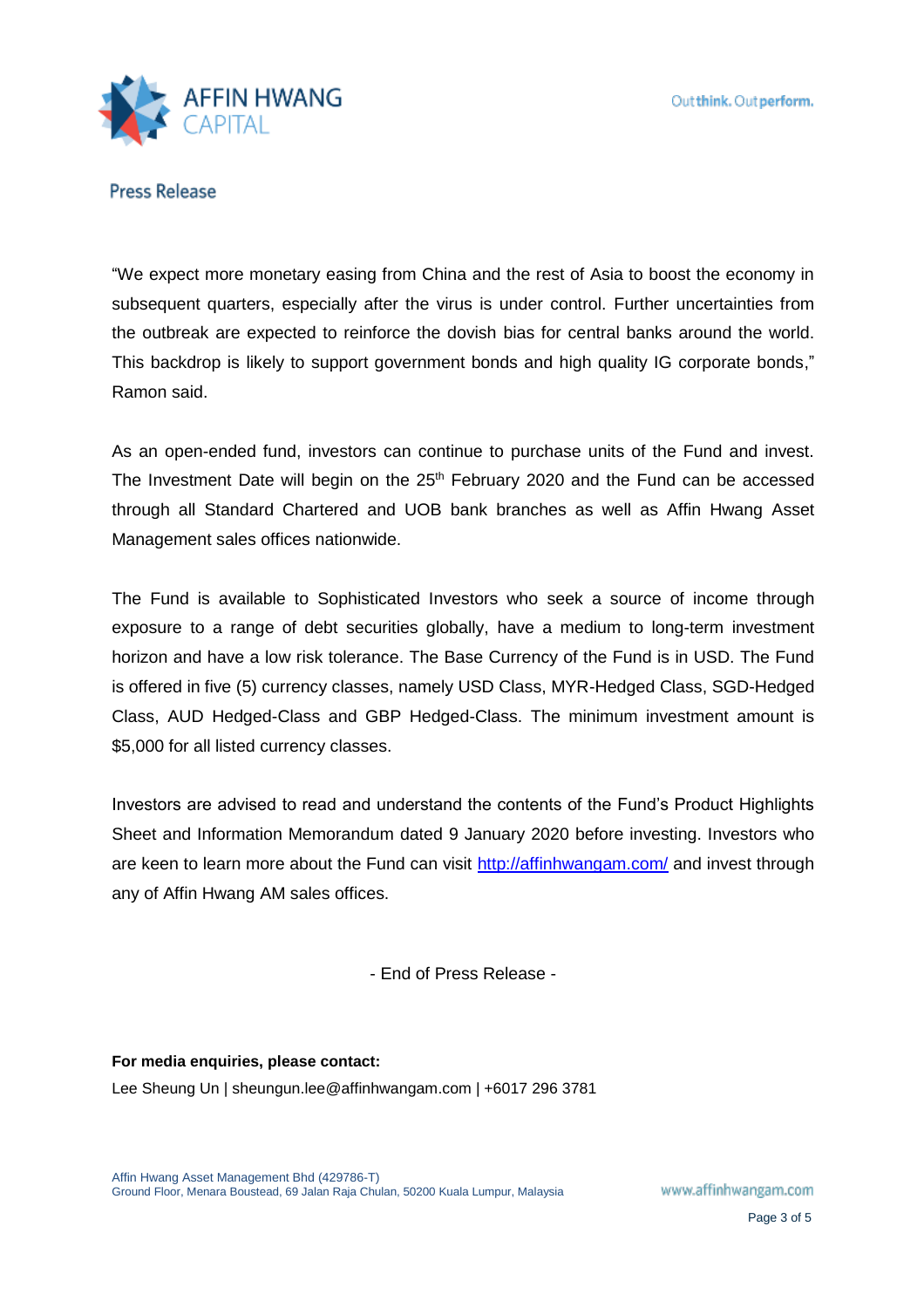

### **References**

#### *1. As at 20 February 2020*

*2. The targets and aims provided above are targets only and are not necessarily part of Fund's investment objectives and policies as stated in the Information Memorandum. There is no guarantee that these will be achieved. Yield is not guaranteed and may change over time.*

#### **About Affin Hwang Asset Management Berhad**

Affin Hwang Asset Management Bhd ("Affin Hwang AM" or the "Company") was incorporated in Malaysia on 2 May 1997 under the Companies Act 1965 and began its operations under the name Hwang-DBS Unit Trust Berhad in 2001. In early 2014, the Company was acquired by the Affin Banking Group ("Affin") and hence, is now supported by a major home-grown financial services conglomerate. Affin has close to 40 years of experience in financial industry which focuses on commercial, Islamic and investment banking services, money broking, fund management and underwriting of life and general insurance business. Additionally, Affin Hwang AM is also 30% owned by Nikko Asset Management International Limited, a wholly-owned subsidiary of Tokyo-based Nikko Asset Management Co. Ltd, a leading independent Asian investment management franchise. Its head office is located in Kuala Lumpur and has a total of 7 main sales offices located in Peninsular and East Malaysia. They are in Penang, Ipoh, Malacca, Johor Bahru, Kuching, Miri and Kota Kinabalu.

Affin Hwang AM's core business is providing fund management services to private clients, as well as to retail clients via its stable of unit trust funds and private retirement schemes. The Company offers wide range of unit trust products and investment solutions with underlying investments comprising conventional equities, balanced, bond, money market, capital guaranteed, capital protected, global, structured and feeder funds, as well as Shariah-compliant equity, Islamic money market instruments and Islamic fixed income funds. Affin Hwang AM's Shariah investment solutions are made available through its wholly-owned subsidiary and Islamic investment arm, AIIMAN Asset Management Sdn. Bhd. ("AIIMAN")

Since its inception in 2001, Affin Hwang AM has achieved an exponential growth in its total assets under administration ("AUA"). As at 31 January 2020, the total AUA, comprising in-house unit trust funds as well as corporate and discretionary portfolios stood at approximately RM57.8 billion (combined AUA of Affin Hwang AM and AIIMAN).

#### **Disclaimer**

This press release has been prepared by Affin Hwang Asset Management Berhad (hereinafter referred to as "Affin Hwang AM") specific for its use and for a specific target audience only. All information contained within this press release belongs to Affin Hwang AM and may not be copied, distributed or otherwise disseminated in whole or in part without written consent of Affin Hwang AM.

The information contained in this press release may include, but is not limited to opinions, analysis, forecasts, projections and expectations (collectively referred to as "Opinions"). Such information has been obtained from various sources including those in the public domain, are merely expressions of belief. Although this press release has been prepared on the basis of information and/or Opinions that are believed to be correct at the time the presentation was prepared, Affin Hwang AM makes no expressed or implied warranty as to the accuracy and completeness of any such information and/or Opinions.

Affin Hwang AM is not acting as an advisor or agent to any person to whom this press release is directed. Such persons must make their own independent assessments of the contents of this press release, should not treat such content as advice relating to legal, accounting, taxation or investment matters and should consult their own advisers.

Nothing in this press release is intended to be, or should be construed as an offer to buy or sell, or invitation to subscribe for, any securities.

Neither Affin Hwang AM nor any of its directors, employees or representatives are to have any liability (including liability to any person by reason of negligence or negligent misstatement) from any statement, opinion, information or matter (expressed or implied) arising out of, contained in or derived from or any omission from this press release, except liability under statute that cannot be excluded.

#### **Warning Statement**

A Product Highlights Sheet (PHS) is available for the Fund and investors have the right to request for a copy of it.

Investors are advised to read and understand the contents of the PHS, and Information Memorandum dated 9 January 2020 for the Fund before investing.

Affin Hwang Asset Management Bhd (429786-T) Ground Floor, Menara Boustead, 69 Jalan Raja Chulan, 50200 Kuala Lumpur, Malaysia